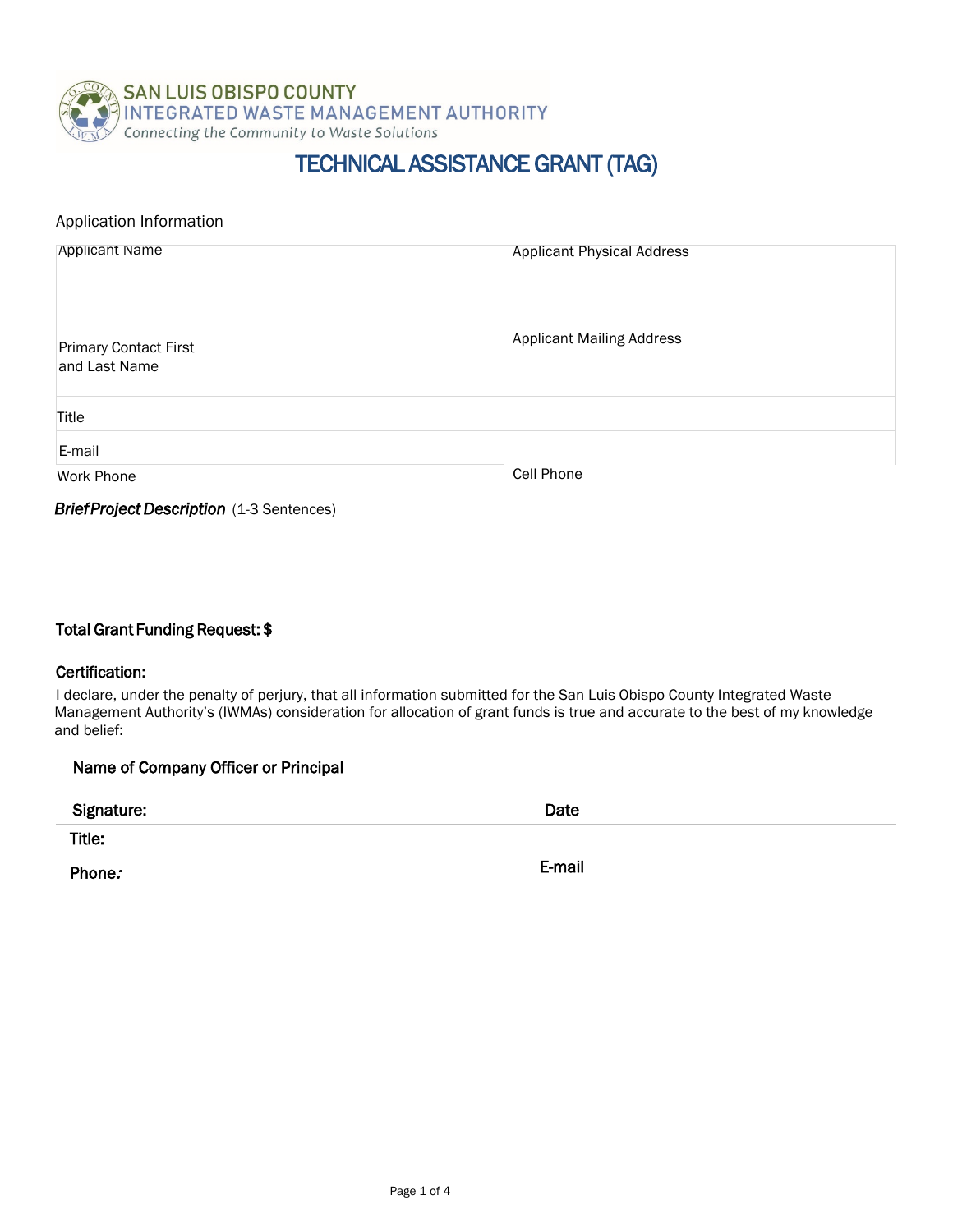# Technical Assistance Grant (TAG) Questions

Please provide the following information in the order requested. Additionally, limit your response to no more than three pages.

1. Provide a description of the project including project goals:

2. Describe how the grant money will be used to purchase, lease, or rent equipment or pay for services/ supplies needed to start and/or expand landfill diversion or source reduction efforts: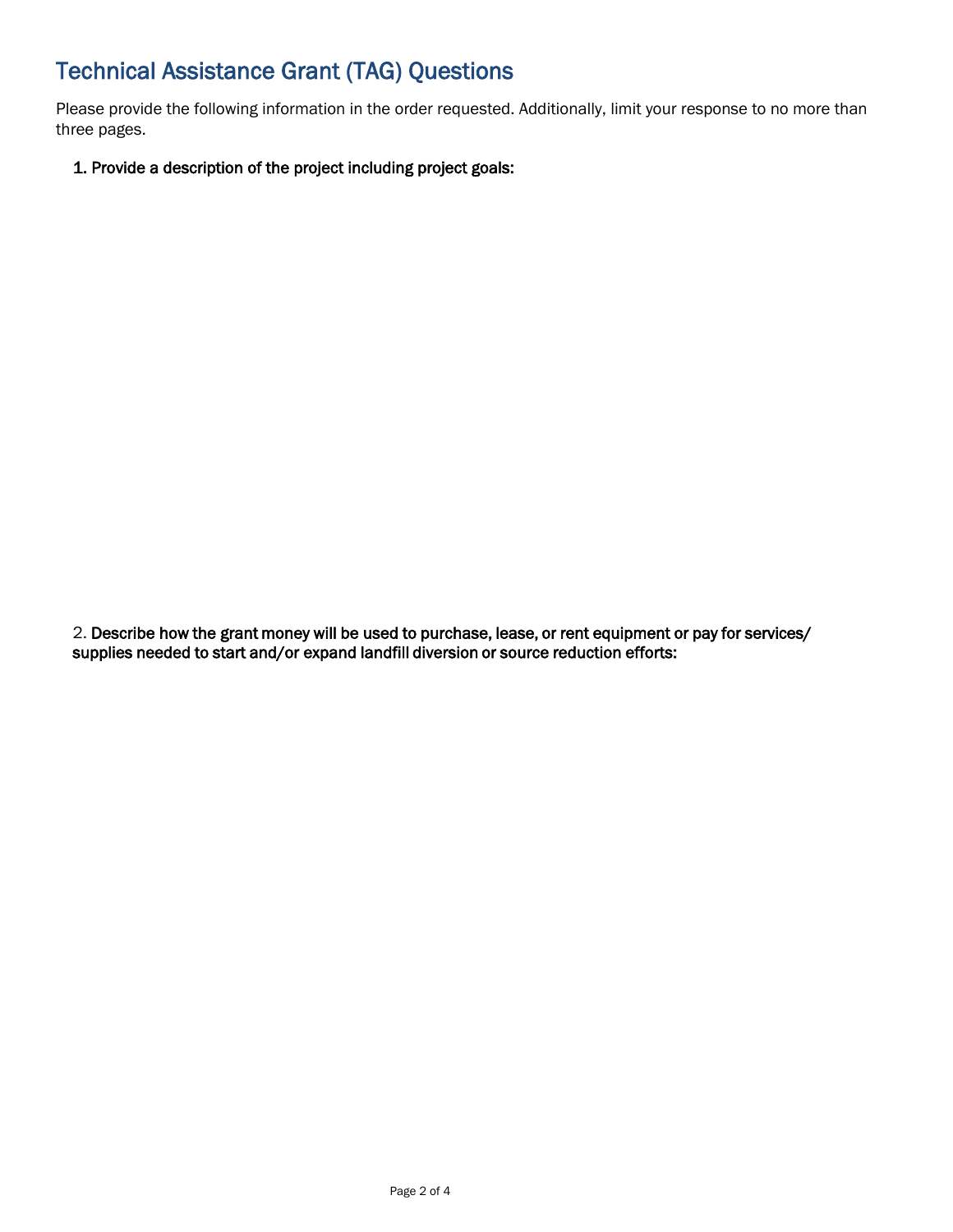## Technical Assistance Grant (TAG) Questions

3. Provide an itemized projected budget (revenues and costs) for the next three (3) years. Included the project's proposed in-kind contribution. In-kind contribution can be any services or equipment being provided by the applicant such as time, matching funding, etc.